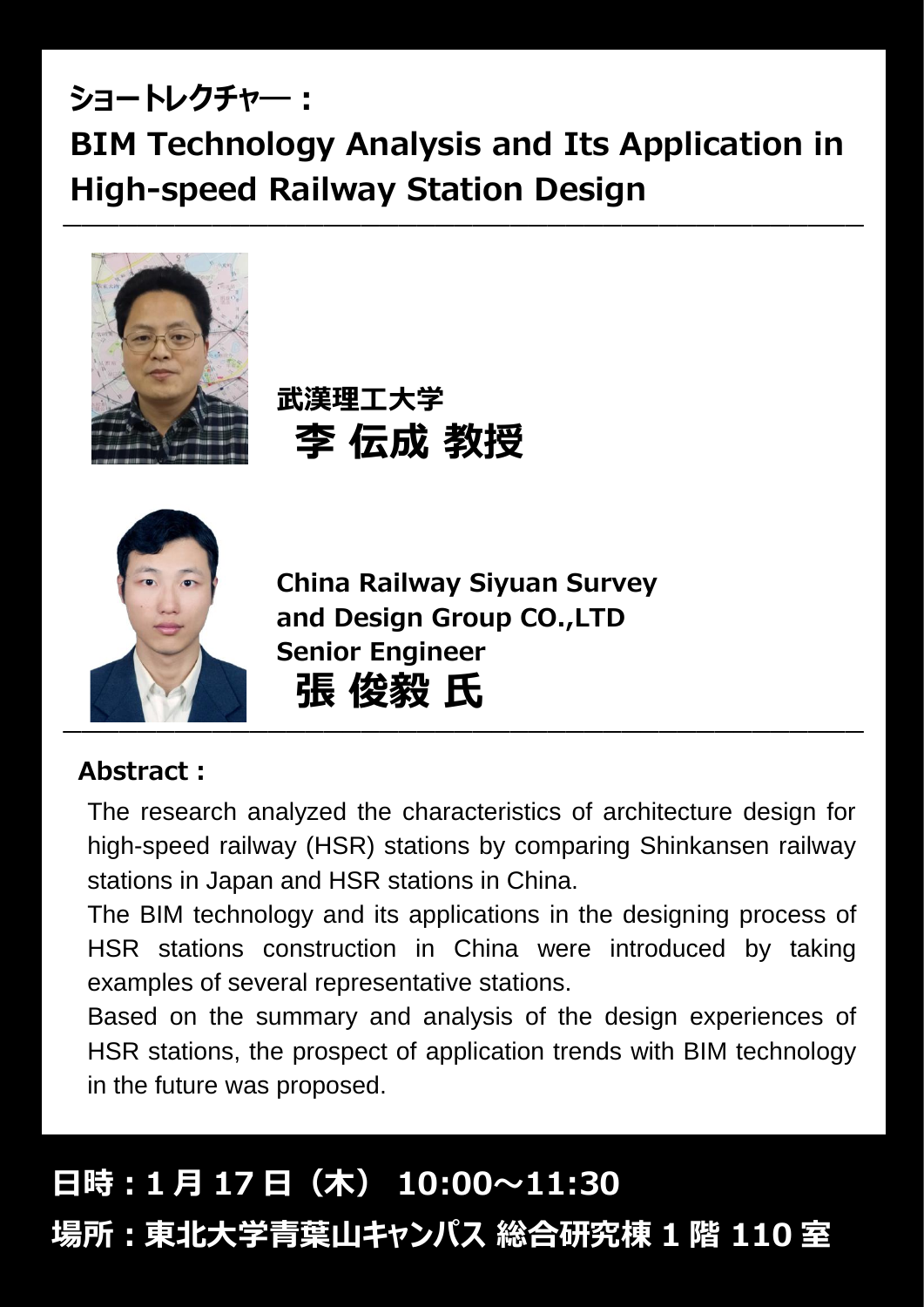### **Chuancheng LI,Dr.Eng.**

**Professor**,Department of Civil engineering and Architecture, Wuhan University of Tech. #122 Luoshi Road, Wuchang, Wuhan, CHINA

### **RESEARCH FUNDATION**

| 2019-<br>2022    | Pedestrian Behavior and Organizational Induction in Public Space Based on<br><b>Simultaneous Monitoring of Eye Movement EEG: Taking Wuhan's Important</b><br><b>Public Transportation Hub as an Example, National Natural Science Foundation</b><br>of China |
|------------------|--------------------------------------------------------------------------------------------------------------------------------------------------------------------------------------------------------------------------------------------------------------|
| $2016 -$<br>2019 | <b>Study on the Influence Mechanism of Railway Passenger Station Regional</b><br>Planning on Urban Thermal Climate, National Natural Science Foundation of<br>China                                                                                          |
| 2014-            | Research on Policy Design and Benefit of Hubei Transportation Carbon Fund,                                                                                                                                                                                   |
| 2015             | Fund from Science and Technology Department of Hubei Province                                                                                                                                                                                                |
| $2010 -$         | Research on Architectural Design Education Integrating with Technology,                                                                                                                                                                                      |
| 2012             | <b>Fund from Hubei Provincial Education Department</b>                                                                                                                                                                                                       |
| $2010 -$         | Research on Energy Efficiency of Large Railway Passenger Station Buildings,                                                                                                                                                                                  |
| 2011             | Fund from Ministry of Railways of the People's Republic of China                                                                                                                                                                                             |
| 2009-            | Simulation optimization of energy consumption of large space buildings, Fund                                                                                                                                                                                 |
| 2010             | of Wuhan University of Technology                                                                                                                                                                                                                            |

| <b>HONORS and AWARDS</b> |                                                                                               |  |
|--------------------------|-----------------------------------------------------------------------------------------------|--|
| 2007                     | <b>Excellent Urban Planning Award, Guangdong Province, CHINA</b>                              |  |
| 2004                     | Science and Technology Progress Award, Ministry of Railways of P. R. China                    |  |
| 99,04,07                 | <b>Excellent Architectural Design Award (3 times), Ministry of Railways of P. R.</b><br>China |  |

| <b>PROJECT</b>             |                                                                                           |  |
|----------------------------|-------------------------------------------------------------------------------------------|--|
| <b>Architecture Design</b> |                                                                                           |  |
| 2007                       | <b>Wuchang Railway Station</b>                                                            |  |
| 2004                       | <b>Nanjing Railway Station</b>                                                            |  |
| 1999                       | <b>Longyan Railway station</b>                                                            |  |
| 1997-<br>2007              | Nantong Railway Station, Concert Hall of Huangshi City, Transportation Hub<br>of Yancheng |  |
| <b>City Planning</b>       |                                                                                           |  |
| 1999-<br>Now               | City Planning of station areas along several High-Speed Railway lines in China            |  |
| 1998                       | City Planning of Xuanwu Lake Section around Nanjing Station                               |  |